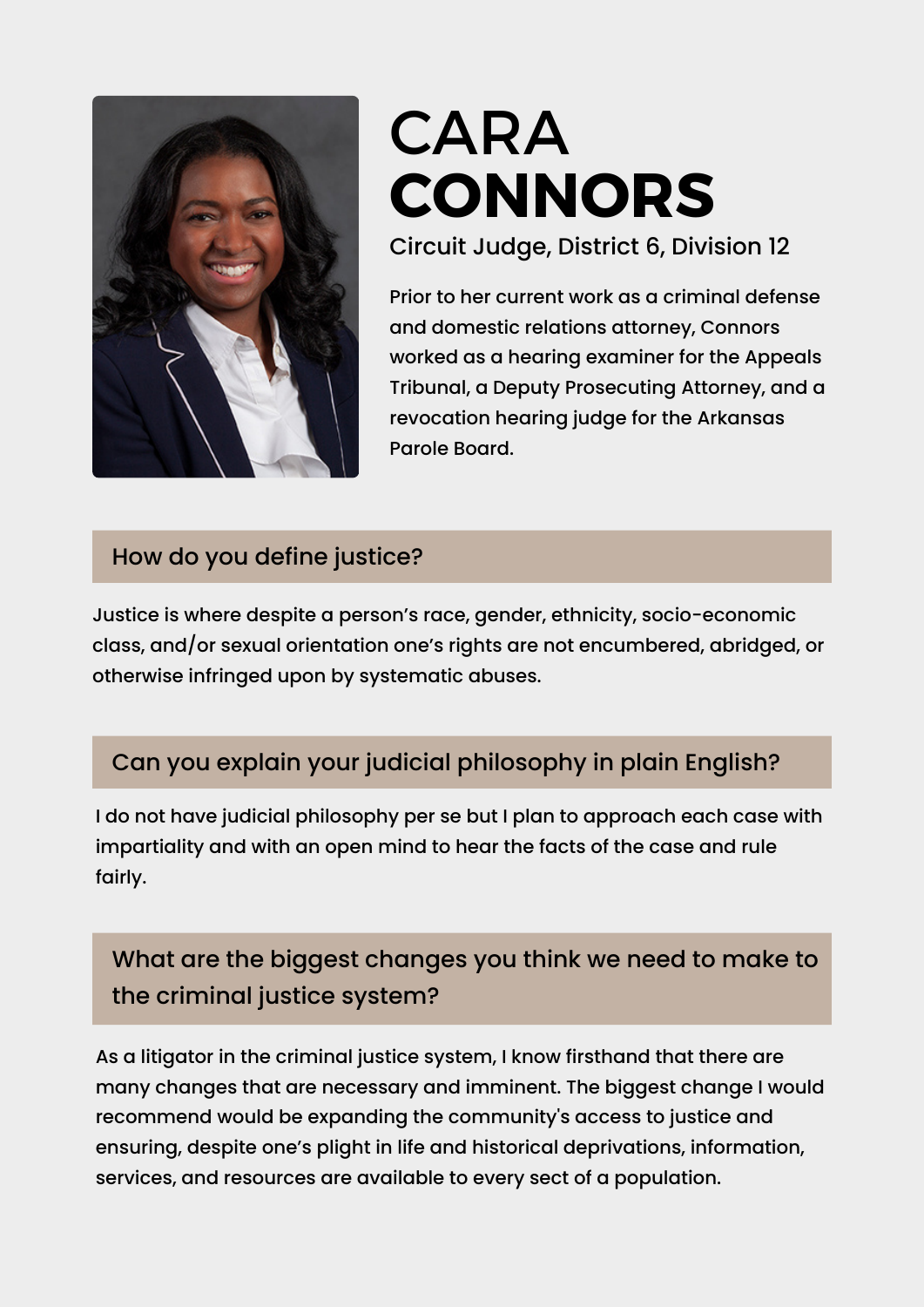#### What role should money/cash bail play in pretrial release?

Arkansas Crim Procedure Rule 9.2 determines the role cash bail plays in pretrial release, which states specifically Rule 9.2 - Release on Money Bail, Ark. R. Crim. P. 9.2, " The judicial officer shall set money bail only after he determines that no other conditions will reasonably ensure the appearance of the defendant in court."

# To what extent do you believe that a judge should or should not defer to the actions of a legislature?

Like the Constitution of the United States, that of Arkansas provides for executive, legislative, and judicial branches of government. The judicial branch interprets the law of the legislature, and judicial review allows judges to determine the constitutionality of the laws enacted by legislature. Judges should exercise this review when appropriate.

Do you believe that policies criminalizing drug use in Arkansas have been effective or ineffective?

Judges do not legislate or determine policies, therefore policies criminalizing drug use are not determined on the bench. However, judges have discretion to impose dispositional alternatives which can offer services to help eradicate and address drug use as a disease rather than penalizing those who suffer from drug addiction.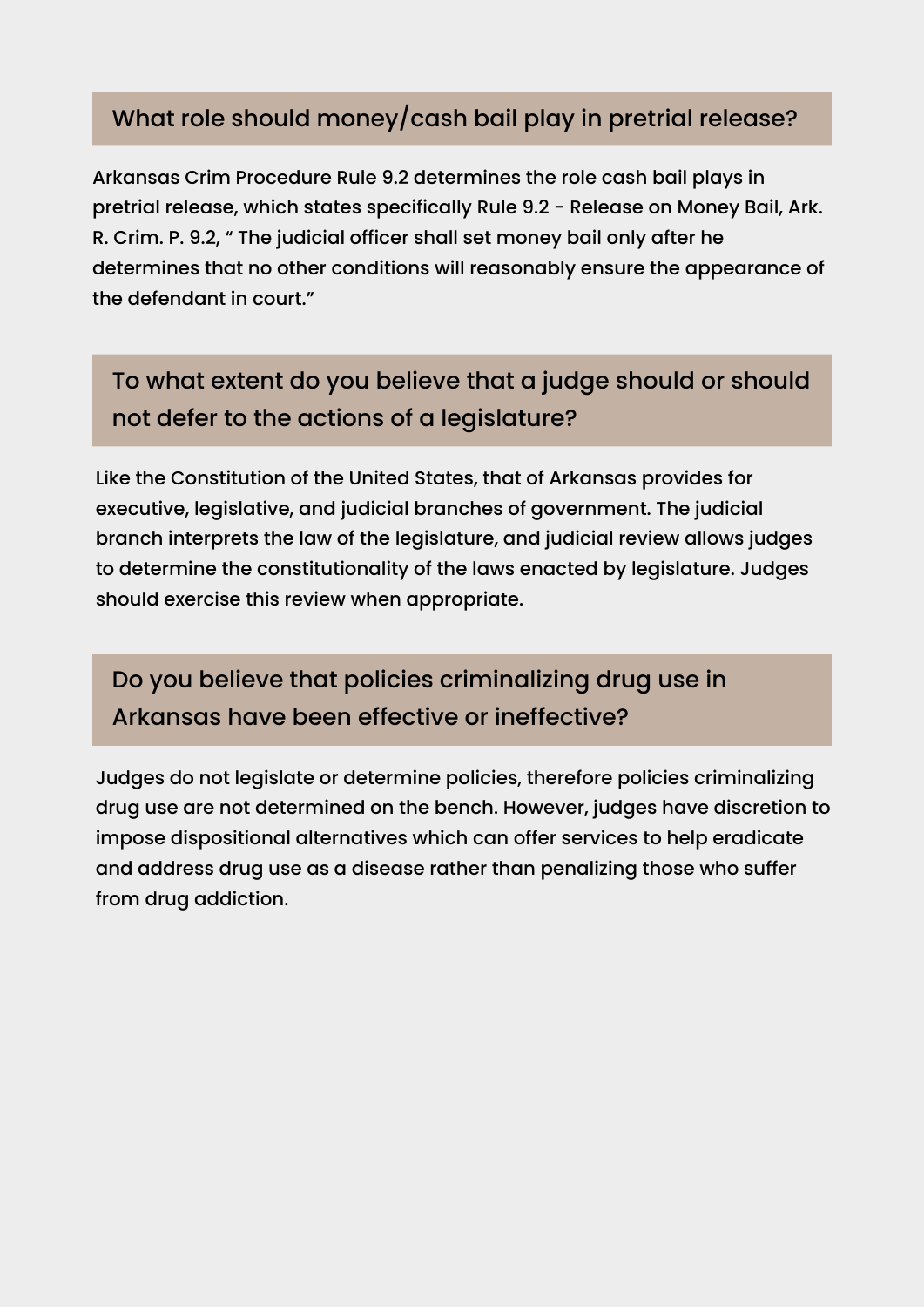What factors do you believe are driving the growing prison population and the overrepresentation of people of color and poor Arkansans? What role do judges play in addressing these disparities?

The disparate impact of certain laws and the historically biased decision making of those in positions of authority have led to growing prison populations of people of color and low-economic communities. Judges have a duty to set aside their personal biases and educate themselves on the cultural context of all litigants before them.

In what ways will you work to promote public transparency within your courtroom?

Judges are elected by the people for the people. As judge, I would hold the constitutional guarantees that ensure a public hearing and freedom of information. It is the job of the judiciary to ensure that justice is accessible to all and the public is aware of the moving parts in our judicial system.

## How would you make determinations on fines/fees in your courtroom?

Any penalty of fines or fees applicable under the law, must be determined on a case-by-case analysis.

## How would you make determinations on fines/fees in your courtroom?

I would review each matter that assess fines per the statute on a case by cases basis.